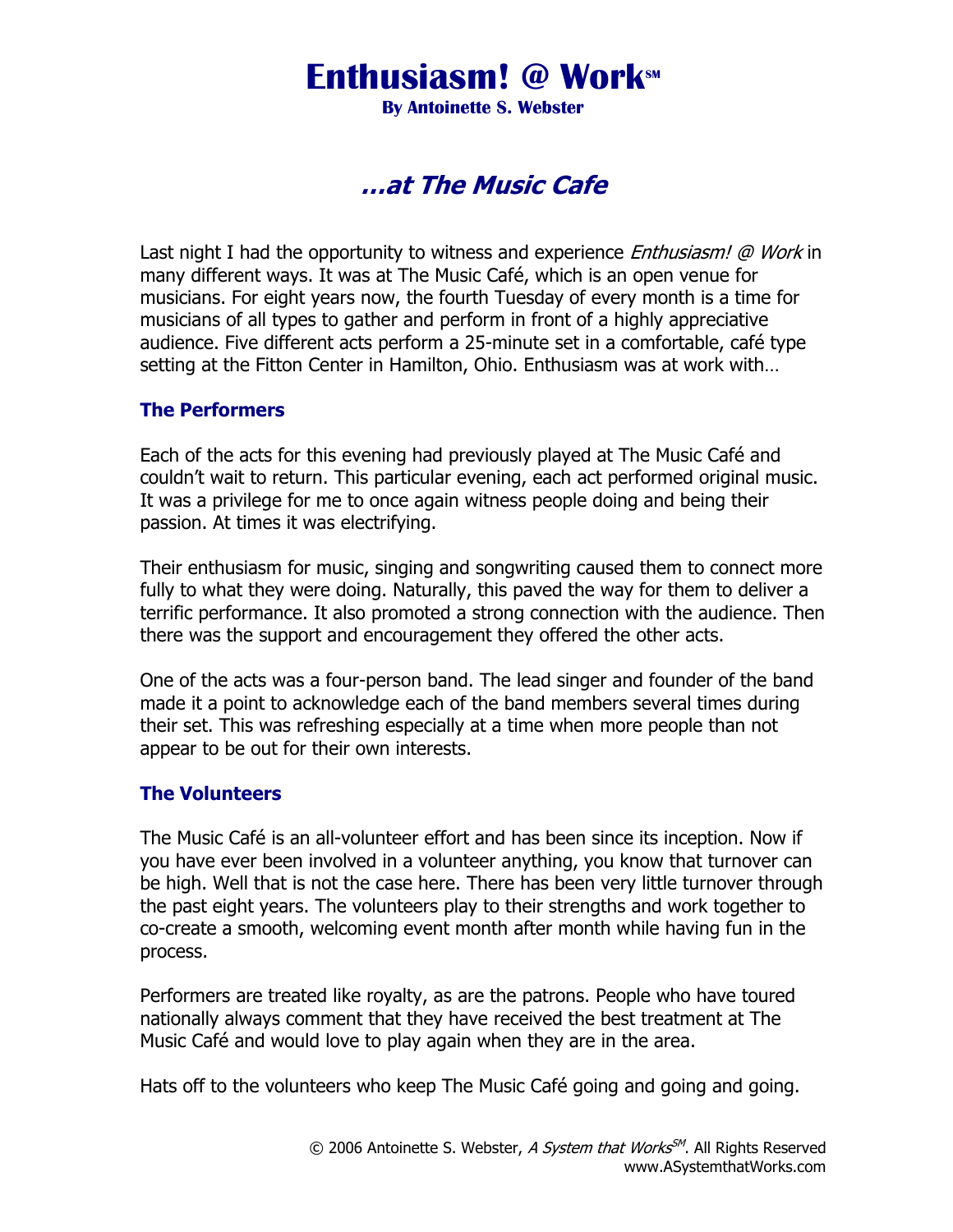# **Enthusiasm! @ Work** SM

**By Antoinette S. Webster** 

### The Patrons

A loyal following has developed over the years. The audience genuinely listens to the performers. They also appreciate the eclectic nature that awaits them every fourth Tuesday of the month. The line-up could be anything from singers/ songwriters of all musical styles, Native American Indian flute music, to a high school jazz band, classically trained Chinese musicians or belly dancers accompanied by live drumming.

People gather at round tables with family, friends and strangers alike. Everyone has a good time whether for a few minutes or the entire evening. And they keep coming back.

### The Sponsors

The Music Café has been such a positive, welcomed venue the sponsors — The Fitton Center, Lebanon Citizens National Bank and the Journal News — are happy to offer their on-going support.

Good music, pleasant atmosphere, and so much more filled the room last night. Writing about it gives you a hint, yet doesn't fully capture all of the magic and nuances of *Enthusiasm! @ Work* on the fourth Tuesday of November 2006 at the Fitton Center in Hamilton, Ohio. So I extend the following invitations to you so you may discover for yourself.

- Check out www.musiccafe.ws to view the line-up for this month, see pictures from the evening, discover who has performed in past shows, along with what's coming up in the future.
- If you are a musician, sign up to perform. Currently they are booked 3-4 months out. You don't get paid cash but you can sell your CDs and be treated like royalty. Also you'll have a link on www.musiccafe.ws.
- Let me know when you'll be traveling to southwestern Ohio near the fourth Tuesday of any month. I'd love to treat you to a cup of coffee, provide a little tour of the area and end the day at The Music Café.

Antoinette Webster M.E!, MBA, is the author of Enthusiasm! How To Draw It To Yourself and Keep It, Igniting the Spark of Enthusiasm! and the forthcoming Enthusiasm! @ Work<sup>SM</sup> series. She is a Master Enthusiast who has been facilitating programs, researching and writing about enthusiasm since 1990.

As an Author, Speaker, Facilitator and Life/Balance/Spirit Coach+, Antoinette guides people and organizations to move through barriers so they can harness the power of enthusiasm. Also, she is